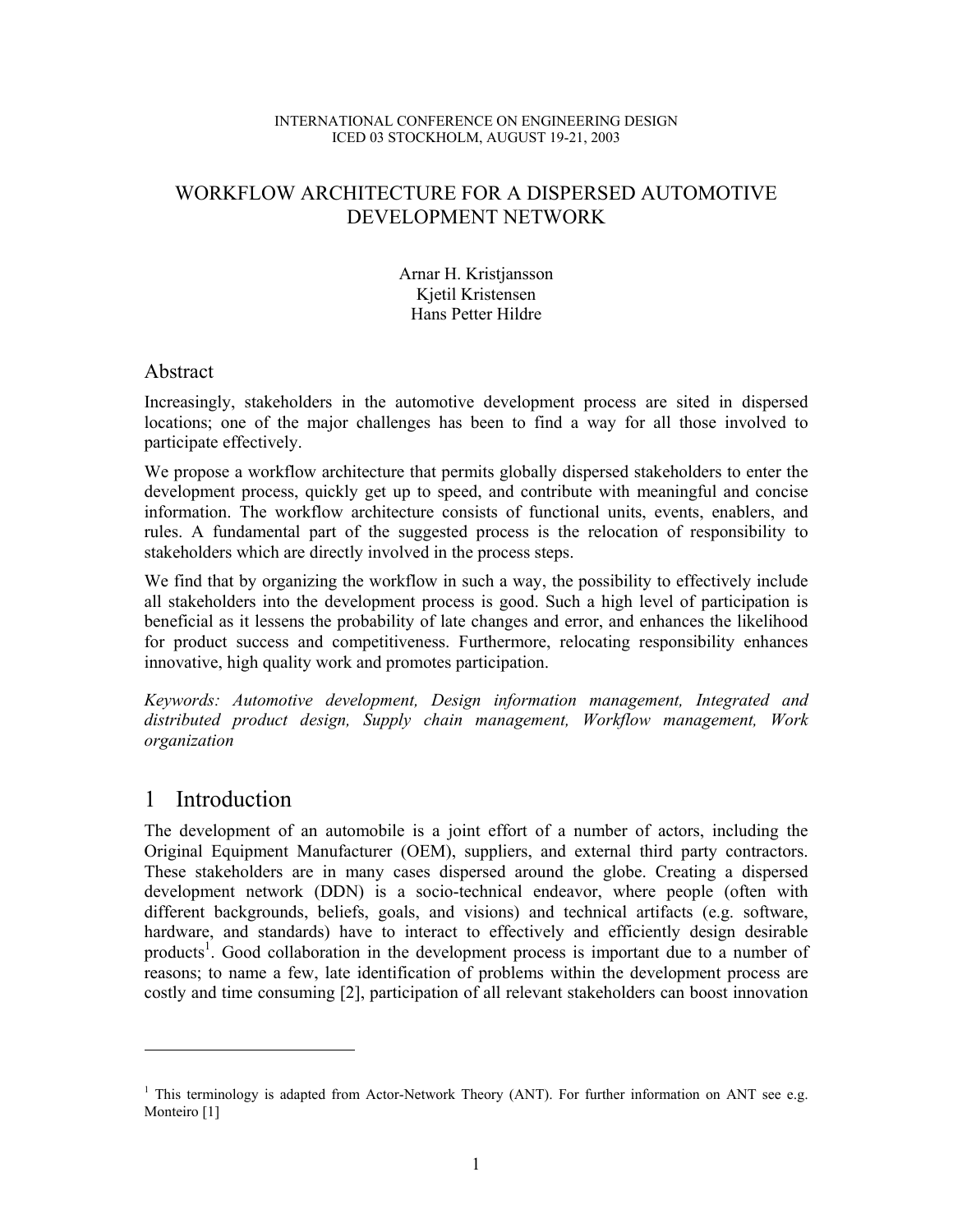[3] and therefore increase the likelihood of product success, and it can change the nature of organizational boundaries in a way which improves cooperative relationships [4].

The problem is that without a proper structure of the workflow, it is extremely difficult to fully exploit the knowledge from all members of the development process. For them to work efficiently together, an effective workflow architecture has to be created; one which takes into account all relevant information from each stakeholder, at the right time, and in the appropriate format.

In this paper we set the stage for dispersed automotive development by examining today's status and trends. Thereafter we propose a method which ensures that all relevant stakeholders are integrated into the development process and able to contribute effectively and efficiently with information at the right time<sup>2</sup>.

# 2 Automotive development

Developing an automobile is a complex venture. An average car has over 14.000 parts, many of which are developed in dispersed settings by different stakeholders. In this section we will set the background for automotive development by introducing the status and trends.

### **The automotive industry**

 $\overline{a}$ 

Traditionally, the demand for automobiles has been higher than OEMs could supply. Today however, the established markets of North-America, Western Europe, and Japan are in effect saturated [7]. In addition, the automotive industries negative impact on the environment has caused governments to impose tough regulations on emission levels and the level of recyclables. Under these conditions, OEMs are under great pressure to develop desirable vehicles, and at the same time cut costs and follow legislative issues [8]. To meet these objectives, car manufacturers have launched a number of initiatives; to name a few, leanmanufacturing, outsourcing of manufacturing and design activities, platform engineering, flexible manufacturing facilities, mergers and acquisitions, establishment of facilities in lowcost countries, and greater focus on styling.

### **Outsourcing of manufacturing and design**

Outsourcing has transformed the once almost completely vertically integrated automotive industry<sup>3</sup> into a horizontal one [10]. What started as simple outsourcing of non-core wageintensive manufacturing has now expanded to outsourcing of knowledge-intensive activities, e.g. industrial design and development. In effect this means that developing activities are not undertaken in one location, but rather in dispersed settings. The prognosis is that by the year 2010, 80% of the automotive design work will be performed by the suppliers [11]. The Volkswagen AG has already reached this state, where 1200 of their worldwide suppliers do 80% of their overall design. One could so argue that 80% of VW's engineering capability and

 $2^2$  One of the major challenges in creating a DDN lies in understanding how the users (OEM, suppliers, etc.) *really* work and not just how they *say* they work (or how the designers of the system perceive they work) [1: 77; 5: 128; 6: 42]. Conveniently, this topic is not within the scope of this paper.

<sup>&</sup>lt;sup>3</sup> OEMs not only designed and made all automotive parts and assembled them into complete vehicles, but in many cases they owned the facilities which provided the raw material. As an example, in the late 1920's, Henry Ford owned several million acres of rubber plantation in the Amazon region, solely to provide rubber for Ford automobiles [9]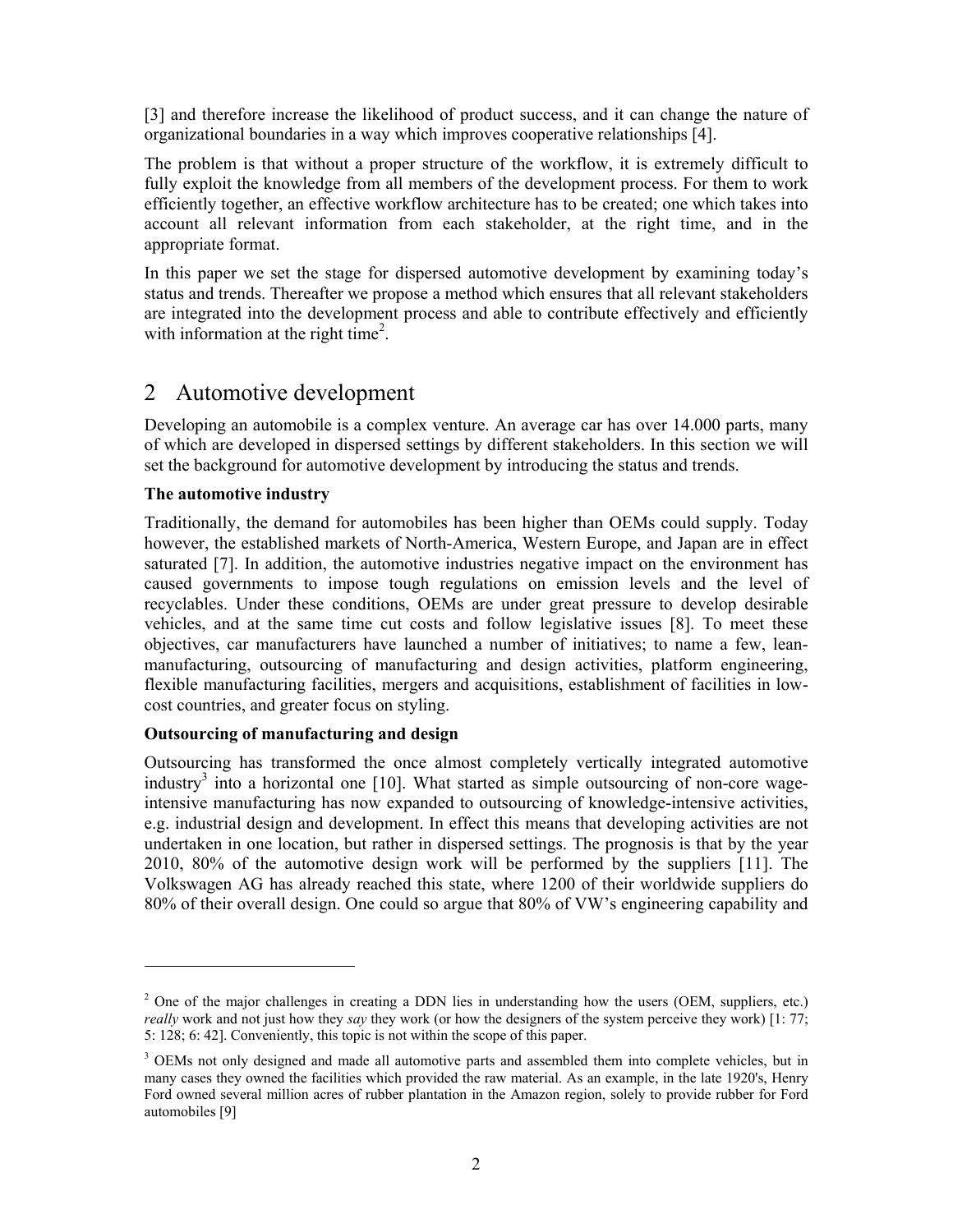their intellectual capacity around product development is located with the suppliers and partners [12].

### **Global manufacturing and design facilities**

OEMs run global manufacturing facilities, first and foremost to supply to local markets and in many cases to benefit from a lower wage-rate. In recent years more and more OEMs have opened up design centers in fashionable areas; the idea being that designers need to be close to the end-user to understand customer preferences $4$ .

### **Stakeholders**

The stakeholders in the development process are the OEM, suppliers, and third party contractors. The OEM consists of numerous departments, most of which can contribute in one way or the other in the development process; e.g. research, design, marketing, and procurement. The supply base can be divided into a three tiered structure. A tier1 producer is normally a systems developer, providing parts, modules and systems directly to the assembly. Furthermore he usually owns proprietary rights to one or more systems and is responsible for product design, R&D, production, validation, warranty, and supply chain management [14]. Tier2 producers build parts or subsystems for tier1 producers. Finally tier3 producers supply raw material and services to tier1 and tier2 companies. Third party contractors include design studios, logistics providers, contract engineers<sup>5</sup>, etc.

### **Collaboration in the development process**

With the globalization of activities in parallel to the explosion of information and information technology, firms have evolved a dispersed product development process. Good collaboration can improve manufacturability and product quality, lower the cost of designs, improve time to market, generate greater buy-in and reduce late costly change orders; it helps incorporate ideas into design early on in the process and so gets the product right the first time and on time to market [16].

For the increasingly horizontal structure of the automotive industry, traditional collaboration tools are often inadequate. The telephone offers no data transfer and is only effective in one on one communication. E-mail offers only a limited file size and no version control and has limited access controls. Finally physical meetings are in many ways inefficient as they offer no electronic data [16]. Advances in micro processing power and adoption of Electronic Data Interchanges (EDI) and the Internet, have catapulted the potential of dispersed collaboration. With barriers to remote communication and collaboration reduced, there is a cultural shift to less centralized control [17]. More and more, such advanced collaboration is transforming and speeding up the development process. Collaboration between all the stakeholders implies that there has to be a creation and maintenance of relationships, security (firewalls, etc), and standards.

<sup>4</sup> As an example, Ford opened a design studio in Soho London in 2000 where the aim is to *give designers the opportunity to explore other design mediums, and open their minds to a different way of creating products for the consumer* [13].

 $<sup>5</sup>$  In recent years, OEMs are having a harder time attracting and retaining engineers [15].</sup>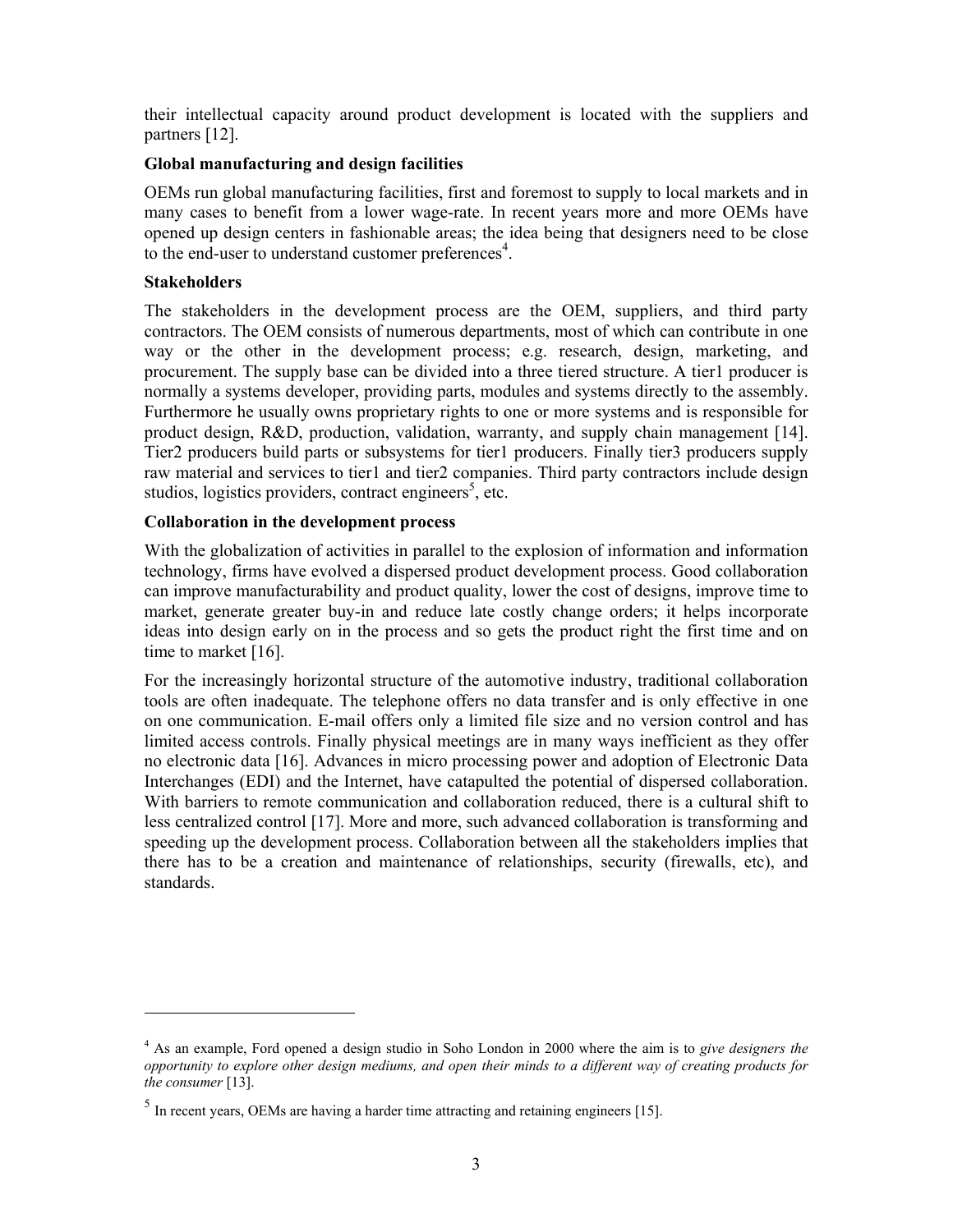In this section we have tried to describe some of the key dynamics influencing automotive development and found that the dispersed development activities we see today are a direct consequence of (1) a more and more horizontal industry with increased outsourcing of manufacturing and design, (2) opening of manufacturing and design facilities abroad, and (3) advances in affordable IT solutions.

# 3 Workflow architecture for a dispersed development network

In this section we will introduce a method to control the workflow of a  $DDN<sup>6</sup>$ ; the goal being to maximize the creative input from all relative stakeholders in a controlled manner.

The workflow architecture proposed here consists of functional units, events, enablers and rules. The functional units define the stakeholders or actors in the system, and the events are treated as a tool adding structure to the process. In addition, the enablers facilitate effective and efficient joint collaboration in between and during events, while the rules define the relations in the overall workflow architecture, or between functional units, events and enablers.

## *3.1 Functional units*

This category consists of the stakeholders in the DDN; different OEM departments (e.g. design, development, manufacturing, procurement, assembly, logistics, and sales), suppliers (tier1, tier2, tier3) and third party contractors (e.g. design studios and contract engineers). The barriers of entry into the process should be low, as in theory this stimulates competition [19].

In the automotive development process hundreds of people are involved, distributed around the world with different backgrounds, agendas, mother tongues, work habits, education, age, wages, religion, ethnicity, etc<sup>7</sup>. A side-effect of including so many heterogenic<sup>8</sup> stakeholders into the process is that there is a sense of competition of displaying competency. It is important that such competition is harnessed in a positive way (quality, innovation, timeliness, etc.).

# *3.2 Events*

 $\overline{\phantom{a}}$ 

The events discussed here are events which function as connection points between the functional units. These events are categorized in kick-off sessions, milestones, on demand

<sup>6</sup> Setting up a DDN can only be successful if all users participate in its establishment and if (1) it makes a difference for the participants, (2) implementation of the results is likely, and (3) it is fun (Ackoff, 1974. From [5]). Ehn [5] finds that really participatory design requires a shared form of life – a shared social and cultural background and a shared language. This means that not only should the users participate in the design process but also the designers participate in use. Furthermore, implementing new technology has an effect on the overall organization. Levin [18] argues that technology is made up of material artifacts, skills, knowledge and culture and that one has to conceptualize technology transfer as forming a seamless web with organizational change. Successful technology transfer depends on human skills in enabling necessary organizational developmental processes to take place. We will keep these contemplations in mind but these issues are outside the scope of the paper.

 $<sup>7</sup>$  Hauser [16] finds that establishing the right culture is one of the most important tasks; product development</sup> teams acting autonomously (and in their own best interests) should take actions and make decisions with respect to defined goals in a manner that maximizes the overall long-term profit of the firm.

 $8$  Here meaning that the stakeholders have different agendas, backgrounds, levels of expertise, nationality, etc.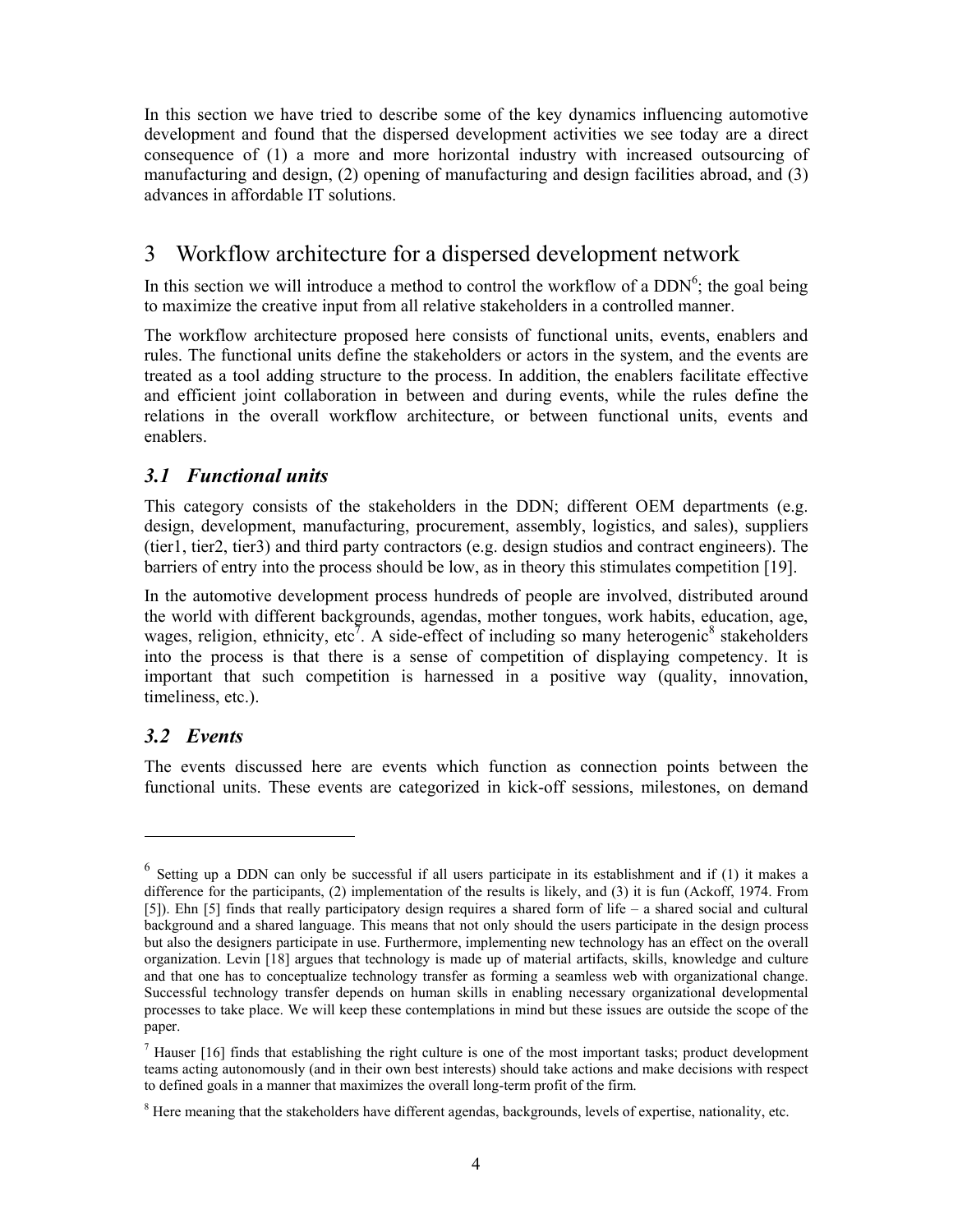collaboration, and project-end sessions. Each event type fulfils a specific role in structuring the information flow.

**Kick-off sessions** form the start of the product development process with the physical gathering of all main stakeholders. The main objective is to form a joint understanding of the overall project, and for the participants to get to know each other [20]. The stakeholders decide upon main objectives, milestones, and Development Step Owners (DSOs). The DSOs are the stakeholders which take responsibility for the different life-cycles in the process. The decisions made in the kick-off meeting are accepted by all stakeholders with an official "signoff".

**Milestone** events are held after a development step is completed. Milestone events are important arenas for information exchange and knowledge sharing during the project [20]. All DSOs should be present, along with the on-demand collaborators have to confirm their acceptance with an electronic "sign-off." The milestone sessions should also serve as an arena to display and reward extraordinary performance, e.g. exceptional innovation, professionalism, or indeed effective collaboration. Such recognition for good work motivates stakeholders to improve the quality of their work and level of performance.

**On-demand collaboration** is used as the basis for daily project collaboration and coordination to ensure proper project progress between milestones. When information is needed from stakeholders which are not DSOs, on-demand collaboration can be initiated. Ideally, on-demand collaborators can be summoned quickly into the process, get concise information about the problem, evaluate, feed information into the system, and exit the process. Here it is vital that the on-demand collaborators get information which is presented in a way fitting to their background, and not be over-whelmed with irrelevant information<sup>9</sup>.

**Project-end sessions** are sessions which enable the development team to analyze how the development process was executed as a whole; what went well and what not. All relevant material should be documented and made accessible to stakeholders. Furthermore, substantial key learning experiences can be presented, future aspects for the developed product discussed, possible variants along the horizon. The sessions should also serve as an arena to award stakeholders for extraordinary achievements, e.g. due to quality of work, savings, innovation, good collaboration, etc.

## *3.3 Enablers*

 $\overline{a}$ 

The enablers are a set of new elements that, when combined, will assist the process of bringing all the elements into a joint, powerful collaborative platform. A standardized, collaborative design system forms the technological infrastructure. Using a collaborative design portal is identified as a key element in creating powerful workflow architecture. Using this as a platform ensures that all stakeholders have full access to important information throughout the process. Software and common use of language are examples of enablers.

 $9$  Alternatively, any stakeholder which feels that he might be able to contribute to the development step can enter the development process and offer assistance. Key motivation for such self-initiated involvement would be responsibility and so recognition for a job well done; such recognition possibly leading to further and/or larger contracts. Using the same logic, the on-demand collaborators which are summoned into the process are motivated to perform quality work as they are officially responsible for their work and so gain from a job well done and vice versa lose from unprofessional conduct. In an open-ended dispersed development setting, this argument plays an especially strong role, as the barriers to switch partner should be relatively low.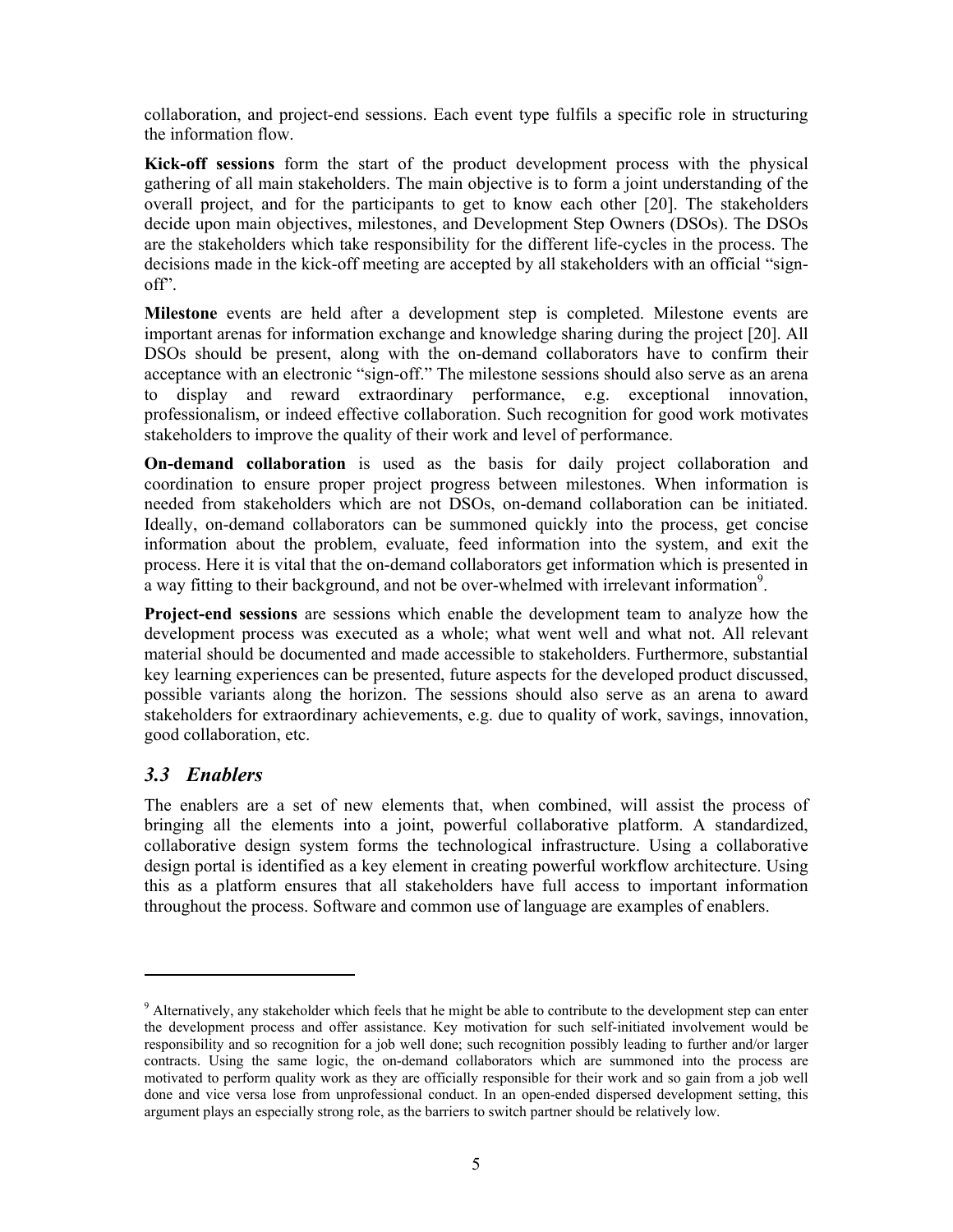#### **Software and hardware**

Powerful and moderately priced off-the-shelf systems offering a combination of CAD (Computer Aided Design), CAM (Computer Aided Manufacturing) and CAE (Computer Aided Engineering) are easily obtainable. Stakeholders can virtually put together a system of parts and so explore the interrelated effects of motion on the complete product or subsystem – not just the individual parts. A designer models parts and connects them with joints and constraints to produce a fully functional computer model of the full-system assembly. The user then applies forces and motions and runs the model through a series of physically realistic 3D motion tests [17]. In recent years, a major focus of software developers has been to enable collaborative use of CAD/CAE/CAM systems. Similarly on the hardware front, there have been tremendous advances, both in processor speed, information network velocity, data storage, graphics execution, etc. [21]. Collaboration software and hardware is seen to be a key-enabler in dispersed development and a lot of effort is put into improving the overall experience for the user. An important and widespread application of inter-organizational computer networks is the Electronic Data Interchange (EDI), which refers to the computerbased exchange of standardized business-related information between buyer and supplier firms [3].

### **Common understanding**

Words have different meanings to different people. This can e.g. be due to previous experiences, background, nationality, education, age, or areas of interest. Language as a means of communication requires agreement not only in definitions, but also in judgments (Wittgenstein, 1953. From [5]). This means that intersubjective consensus is more fundamentally a question of shared background and language than of stated opinions. In using a DDN, it is of vital importance that all participants reach common understanding of the language used.

### **Workspaces**

Previous research efforts at NTNU and in the Norwegian oil industry (similar to the automotive industry in complexity and number of overall contributors) strongly supports the notion that implementing a collaborative design portal can enhance collaborative performance in dispersed teams [22]. In particular, web-based workspaces makes it possible to effectively leverage the collaborative methodology normally used within companies to include external contributors as well, connecting OEMs with their partners in virtually integrated value chains. Hence, implementing a collaborative design portal can facilitate new working modes with greater flexibility, allowing on-demand problem solving sessions and more effective project coordination. This can improve the workflow and reduce lead times.

## *3.4 Rules*

Integrating the functional unit events and enablers, demands a clear set of rules. These rules are set up to ensure seamless collaboration, maximizing the effectiveness of the time spent in the process.

### **Development step owners (DSOs)**

For each development step, a group of teams and individuals are officially responsible. They have to ensure that the project runs on time, and that all relevant stakeholders are included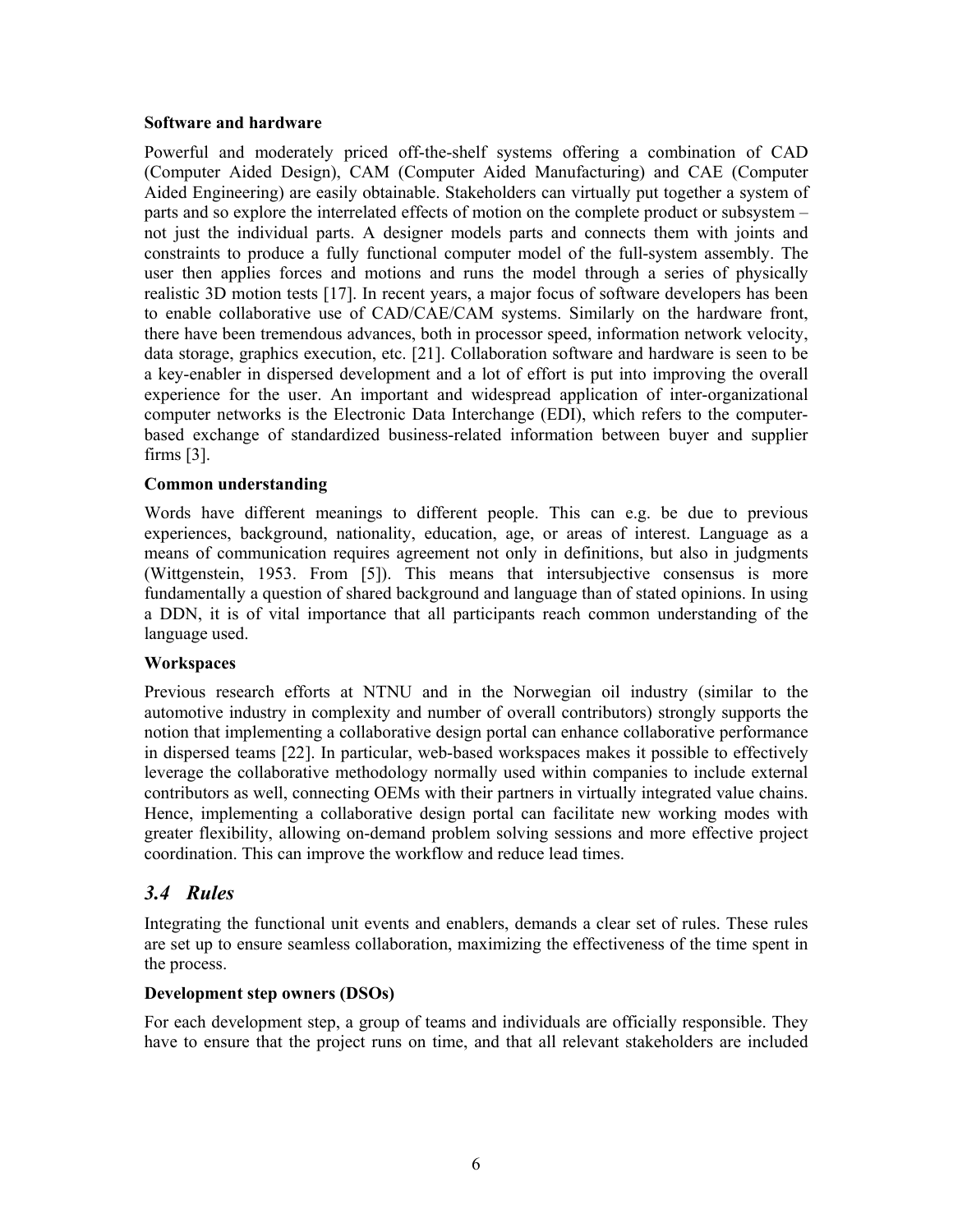into the process. In figure  $1^{10}$  we see as an example that the members of the OEM development and marketing team, along with some of the tier1 suppliers have responsibility for the process, i.e. are DSOs. Typically the stakeholders which have the "strongest connection" to the step are chosen as DSOs.

Theoretically being chosen as a DSO should be a challenge and sought-after. This is due to the fact that the DSOs are responsible for the outcome, and again if the outcome is positive, the work is recognized favorably in form of reputation or/and in other ways (e.g. newprojects, in monetary disposition, etc.). In the same way non-core DSOs should be eager to attribute with ideas and information.



Figure 1. In the different steps of the process, stakeholders are either "development step owners", on-demand collaborators, or inactive.

### **Sign-off**

 $\overline{\phantom{a}}$ 

After the kick-off and milestone sessions, a formal "sign-off" is conducted by the DSOs and the on-demand collaborators. This is of great significance as it enforces reflection upon the work performed, whether it is satisfactory or whether changes need to be made. The sign-off is also the incentive for DSOs to perform well as it displays responsibility.

 $10$  The illustration is simplified to the extent that some stakeholders are integrated together; e.g. there exist numerous first tier suppliers, only some of which are responsible for the step. Likewise the OEM has multiple research departments dispersed globally, only a few of which may be involved.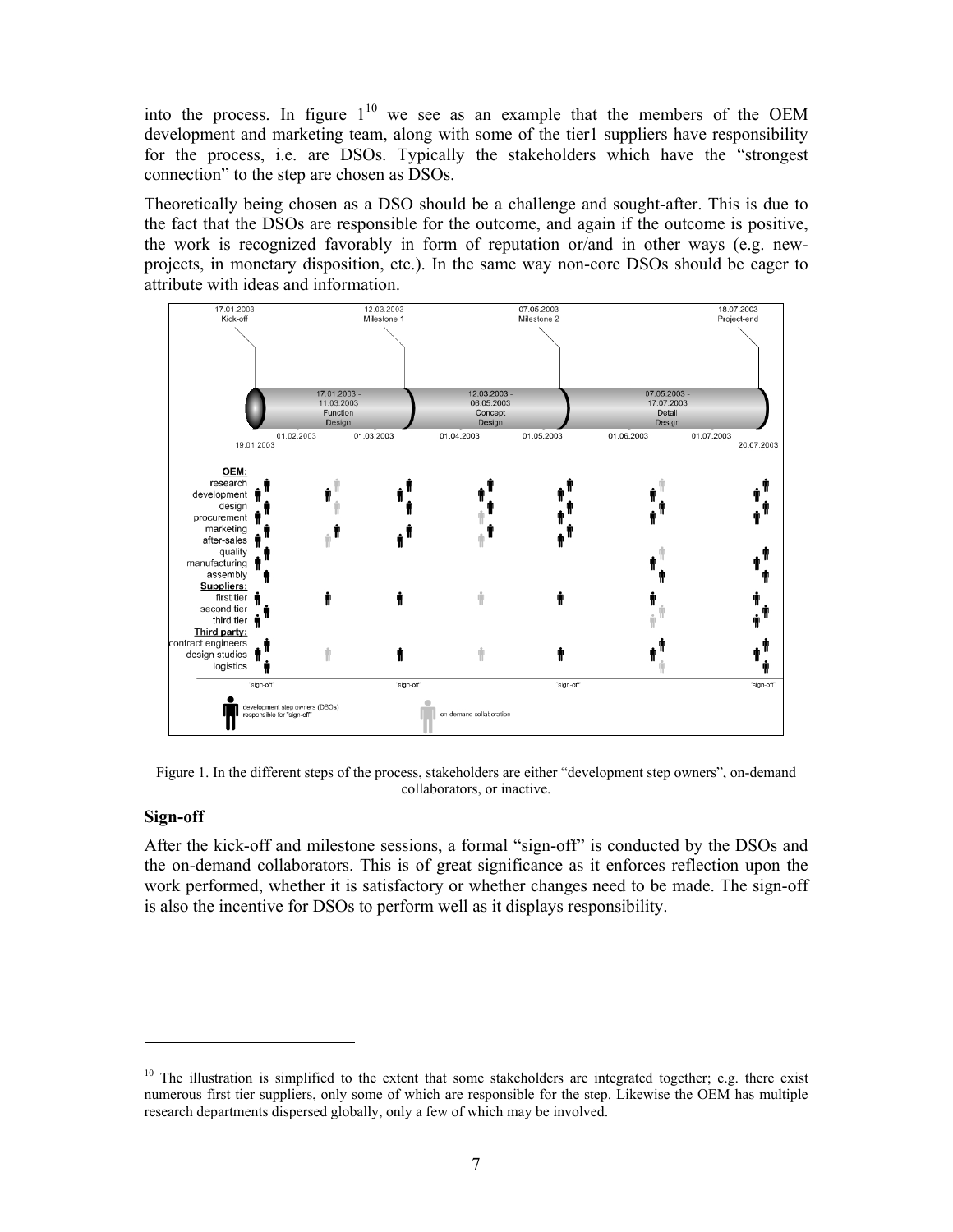# 4 Results and comments

We understand from contemplating the state of the automotive industry that there is a general trend towards dispersed development. Such dispersed development can be difficult due to its socio-technical nature, where people with different backgrounds have to collaborate with often new uncharted methods.

The paper offers a preliminary theoretical method of how to design a dispersed development network, and perhaps even promote a new paradigm in design approach, where multipleminds work synergistically in healthy competition; stimulating innovation, quality, and the general attractiveness of the final product<sup>11</sup>. By following the workflow architecture, the functional units can contribute as on-demand collaborators or as development step owners. The rules, events, and enablers secure that all get equal opportunity to contribute, in a timely and unambiguous manner.

The workflow architecture may seem overly simplified, but it should serve well to demonstrate a *general* effective structure which facilitates the efficient participation of all stakeholders in the development process<sup>12</sup>. The process has not been industry tested yet. Neither have potential users been included in the creation of the process<sup>13</sup>. The actual potential of the improvement remains therefore hypothetical.

# 5 Key conclusions

 $\overline{\phantom{a}}$ 

Outsourcing of design and manufacturing stimulates the development teams to be innovative and deliver good quality work. This is due to the fact that the OEM is in most cases free to choose whichever supplier he finds most capable. Add these conditions to an organized dispersed global development network with easy access, and the likelihood of positive competition is even higher.

We believe that the workflow architecture suggested in this paper has a potential to increase the effectiveness of dispersed development networks. The main hypothetical contributions of the process being that (1) all relevant stakeholders are included in the development process, (2) no time is wasted as information is presented on a need-to-know bases, (3) innovation is stimulated as there is a competition amongst stakeholders to perform well, (4) the iterative nature of the process lessens the likelihood of late changes, (5) healthy competition is generally increased as more stakeholders have a chance to perform, and (6) the likelihood of market acceptance is higher as joint minds, each with know-how in their specific area, contribute to product attractiveness throughout the whole development process.

 $11$  Hutchins [23] finds that that the properties of groups of minds in interaction with each other, or the properties of the interaction between individual minds and artifacts in the world, are frequently at the heart of intelligent human performance.

<sup>&</sup>lt;sup>12</sup> The chance of being deemed technocratic and perhaps paternalistic is risked as it is important to leave a number of factors out for the sake of clarity; Hatling and Sørensen [24] criticize system designers who conduct *boundary work*, i.e. where designers construct rather solid boundaries between themselves and users, not only in terms of computer systems design competence, but also in terms of the understanding of the users' organization.

<sup>&</sup>lt;sup>13</sup> There are numerous reasons for participation in the workplace [25]. Ehn [5] finds that designer(s) and users of the system have to work together and understand each others needs.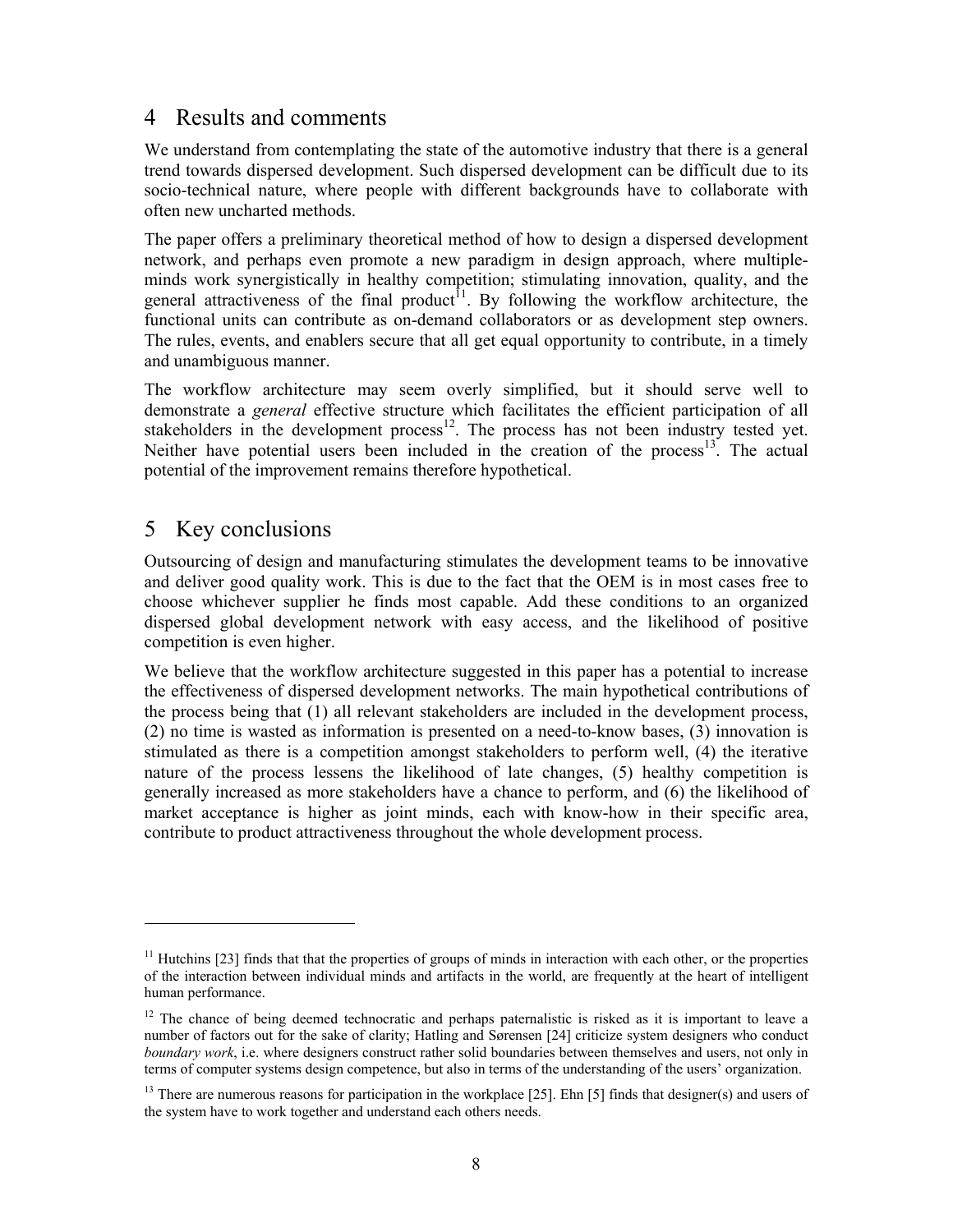#### **References**

- [1] Monteiro, E. (2000), "Actor-network theory and information infrastructure." In: C. Ciborra (ed.): From control to drift. The dynamics of corporate information infrastructure, Oxford Univ. Press, pp. 71 - 83
- [2] Sterman, J.D. (1992), "System Dynamics Modeling for Project Management." Sloan School of Management, Massachusetts Institute of Technology, Cambridge
- [3] von Hippel, E. (2002), "Horizontal innovation networks by and for users." MIT Sloan School of Management. June
- [4] Hart, P., Saunders, C. (1997), "Power and trust: critical factors in the adoption and use of electronic data interchange." Organization Science, 8(1):23-42
- [5] Ehn, P (1992), "Scandinavian Design: On Participation and Skill." In: Adler, P.S., Winograd, T.W.: Usability Turning Technologies into Tools, Oxford University Press, London
- [6] Brown, J.S., Duguid, P. (1991), "Organizational learning and communities-of-practise: toward a unified view of working, learning and innovation." Organization Science, 2(1):40-57
- [7] Economist, The. (2002). "Car Manufacturing: Incredible shrinking plants". Special report Feb 23-Mar 1. 75-58
- [8] Kristjansson, A., Blankenburg, D., Hildre, H.P. (2002),"What is a 'Light-Weight' Automobile? – Comparing Apples with Apples", Conference Proceedings, NordDesign 2002 - Visions and Values in Engineering Design. NTNU, Trondheim
- [9] Sguiglia, E. (2000), "Fordlandia." St. Martin's Press
- [10] Fine, C.H. (1999), "Clockspeed : Winning Industry Control in the Age of Temporary Advantage." Perseus Publishing, Cambridge, MA
- [11] Wondorf, R.M. (2003), "Zulieferer werden zu Jobmaschinen." VDI nachrichten, Gelsenkirchen. 2.5.03
- [12] Heppelmann, J. (2000), "Collaborative Commerce in the Design Chain." D.H. Brown Associates, Inc. NY
- [13] Car Design News (2000), "Ford design studio in Soho London." From the website of Car design news (http://www.cardesignnews.com/news/2000/001019fordlondonstudio/index.html)
- [14] Strategis.gc.ca, (2003), "Sector Competitiveness Framework Series Automotive Industry." Article accessed at http://strategis.ic.gc.ca/SSG/am01046e.html, February
- [15] Automotive engineering international online (2003), "Hiring and Retaining Engineers." Article accessed at http://www.sae.org/automag/features/hiring/hiring2.htm, February
- [16] Ray, C., Kohler, W. (2001). "Be a more Productive Engineer", Web cast hosted by DesignNews. December
- [17] Hauser, J.R. (2001), "Metrics thermostat." Journal of Product Innovation Management. 18 (2001): 134-153
- [18] Levin, M. (1987), "Technology Transfer is Organizational Development. An investigation in the relationship between technology transfer and organizational